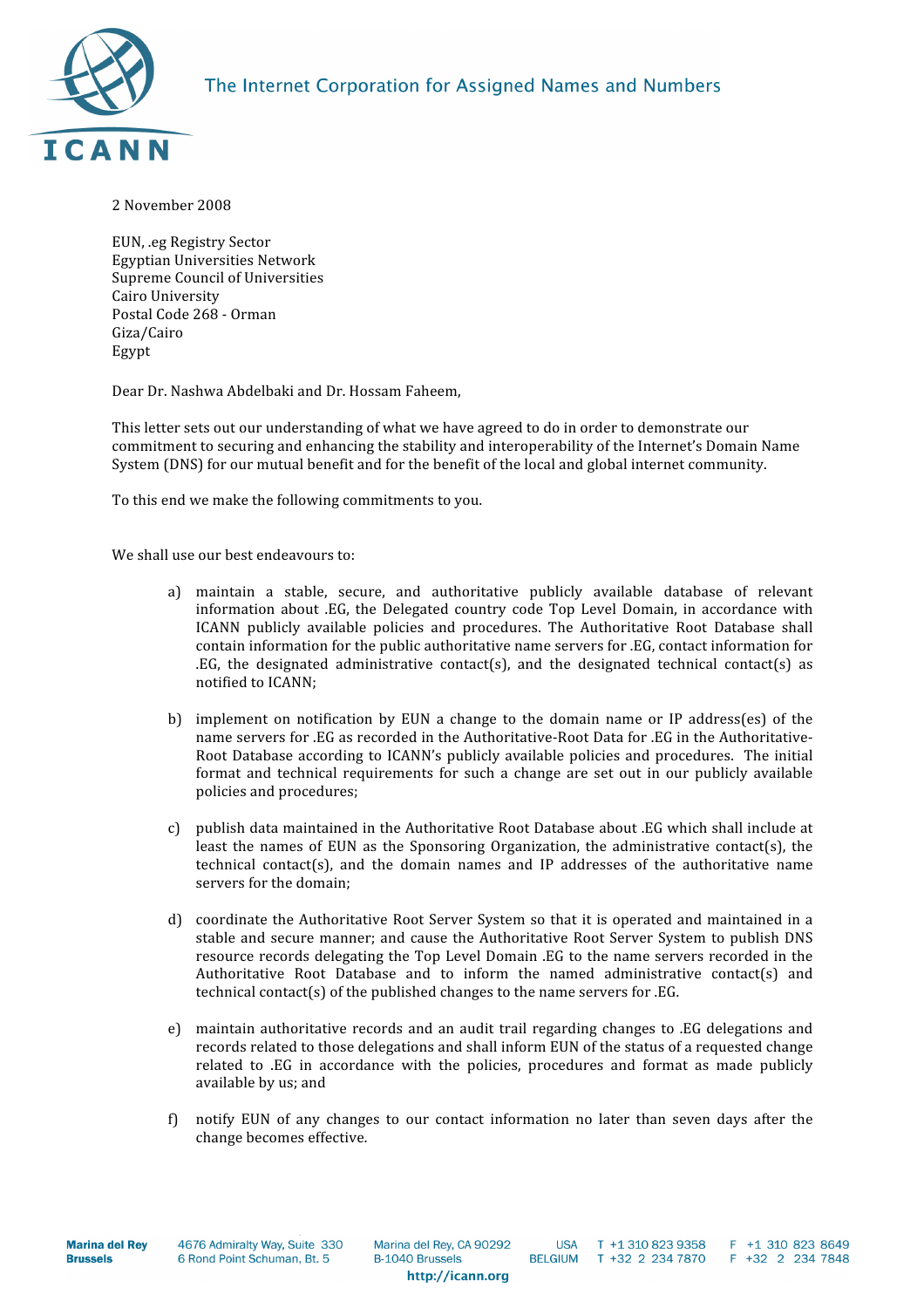

We agree that we may terminate our commitment to you by giving you notice in writing and if we do, we agree that our obligations to you under this letter shall cease. However we acknowledge that we are to continue to perform our duties to the extent it is within our powers and can be reasonably expected under
the
circumstances
in
order
to
maintain
the
stability
and
interoperability
of
the
DNS.

We agree that no breach of a commitment contained in this letter or performance or non-performance under this letter shall give rise to any monetary liability by either one of us to the other.

We look forward to a long and mutually beneficial relationship with you.

Yours
sincerely

Dr
Paul
Twomey President
and
Chief
Executive
Officer Internet
Corporation
for
Assigned
Names
and
Numbers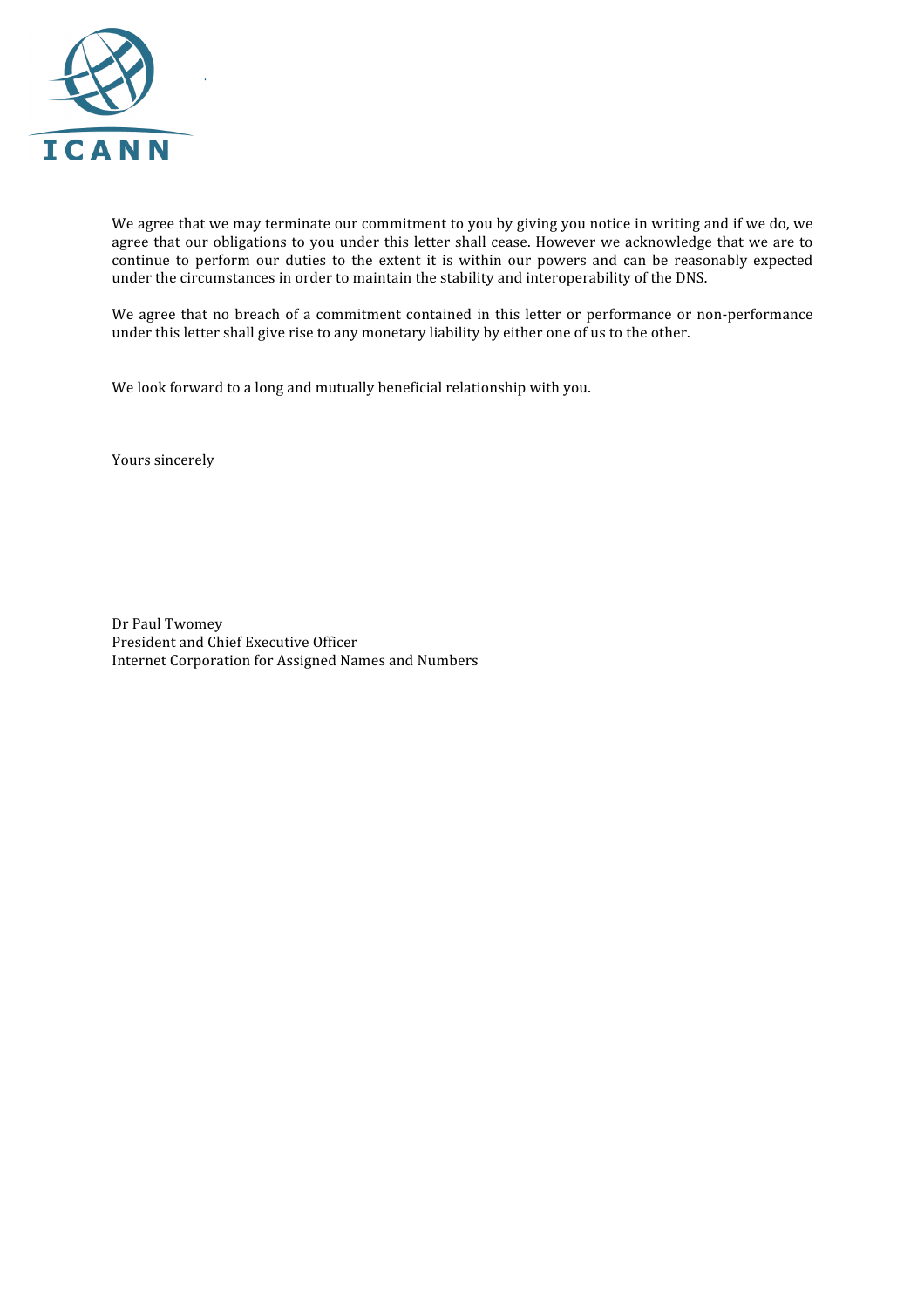



**November 2, 2008**

**Internet Corporation for Assigned Names and Numbers (ICANN) Suite 330, 4676 Admiralty Marina Del Rey, California 90292 USA**

Dear Dr. Twomey,

Egyptian Universities Network (EUN) is the central registry for the ccTLD of Egypt (.eg Registry) and recorded as such in the IANA Database since 1990.

EUN is legally established and geographically located in Egypt and its administrative contact is a representative of .eg Registry who shall reside in Egypt during the entire period he or she is designated as such.

EUN believes that the policy and structure of the .eg domain should be operated at a local level, to meet the needs of the local Internet community, taking into account the security and stability of the DNS at global level for the benefit of the local and global Internet community.

With this exchange of letters, EUN demonstrates a willingness to develop cooperation between ICANN and .eg Registry and to create a stable relationship between our organizations.

We would like to let you know that .eg registry does and will continue to do to fulfill its commitment to the Egyptian community as well as anyone who uses .eg domain names.

So, we do our best endeavors to:

- a) Operate and maintain the authoritative name servers for .eg in a stable and secure manner, adequate to resolve names within the .eg domain by users throughout the Internet and in compliance with applicable relevant IETF standards.
- b) Notify IANA in a timely manner of any change of the information on .eg that is being stored in IANA database, including possible changes of the administrative or technical contact.
- c) Generate regular updates of .eg Zone data in compliance with relevant technological standards and subject to and within the limits of the Egyptian law and the Egyptian public policy.

EUN now is in the process to evolute and upgrade its current registration system to cater for future growth of .eg domain names and to enhance productivity and efficiency. EUN shall contribute to